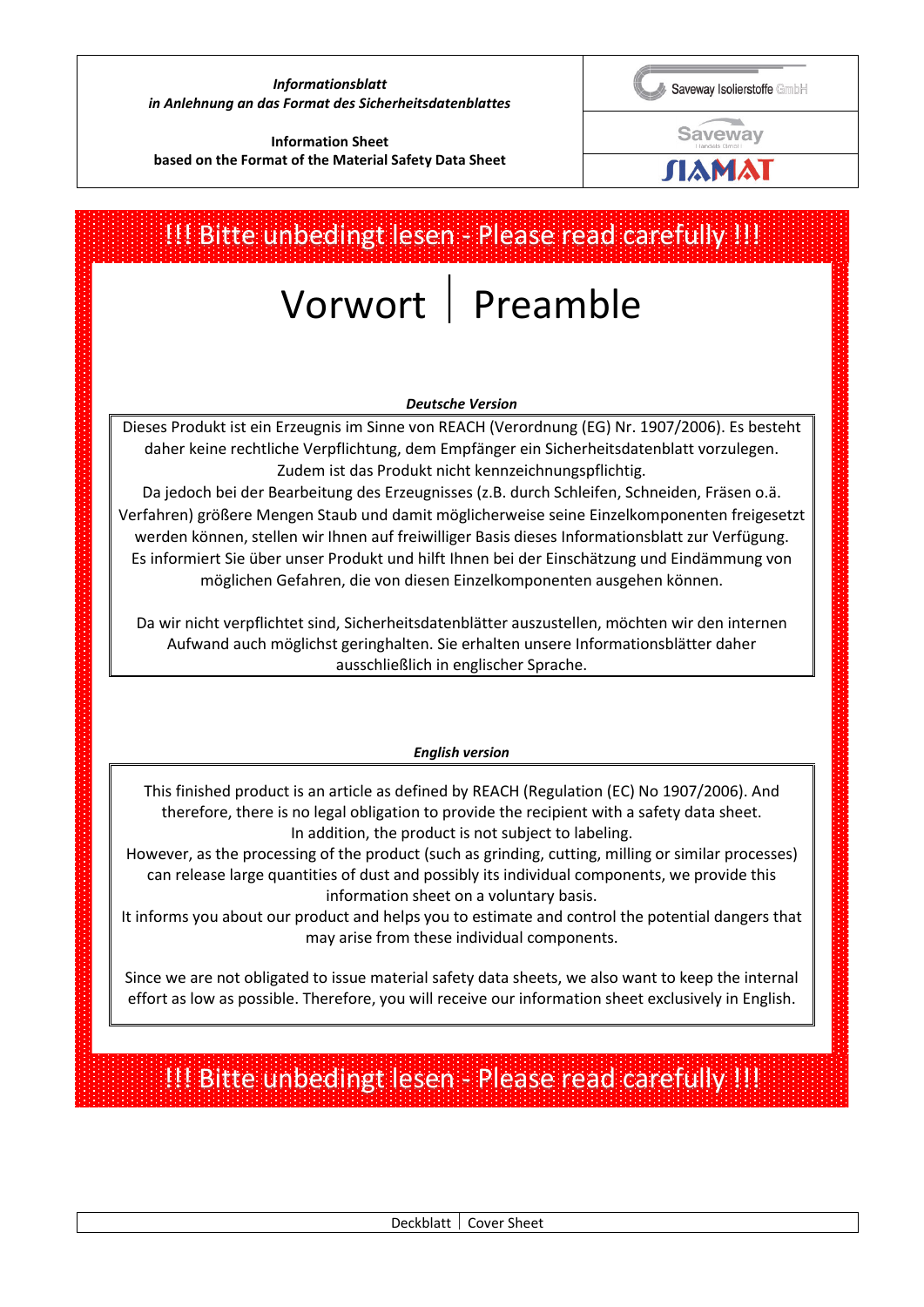# **Information Sheet for Article: SW - COMBI 2000**

#### **Identification** 1

#### **GHS Product Identifier**

SW - Combi 2000

#### Other means of identification

SW - Combi 2000 is a flexible, cold-formable composite of mica paper (Phlogopite or muscovite) and a glass fiber cloth with special binder.

SW - Combi CA is asbestos free and resists tearing.

#### Recommended use of the chemical and restriction on use

SW - Combi 2000 is used as slip plane and coil insulation for the coreless induction furnace.

#### **Supplier's details**

#### **Saveway Group of Companies:**



# Saveway Isolierstoffe GmbH Industriestrasse 1 . 98716 Geraberg Germany

Tel.: +49 (3677) - 466 369 - 0 Fax: +49 (3677) - 466 369 - 99 Email: office@saveway-isolierstoffe.de General Manager: Mr. Uwe Herrmann



#### **Saveway Handels GmbH**

Auf dem Sande 13 · 98716 Geraberg Germany Tel.: +49 (3677) - 844 572 Fax: +49 (3677) - 844 574 Email: office@saveway-handel.de General Manager: Mr. Uwe Herrmann



# Siamat Co., Ltd.

115/2 Moo. 5 . Naklua . Banglamung . Chonburi Thailand 20150 Tel.: +66 (86) - 112 6791 Email: MHerrmann@siamat.info General Manager: Mr. Michael Herrmann

#### **Emergency phone number**

The common European emergency number is 112 Further emergency numbers can be found at https://en.wikipedia.org/wiki/List of emergency telephone numbers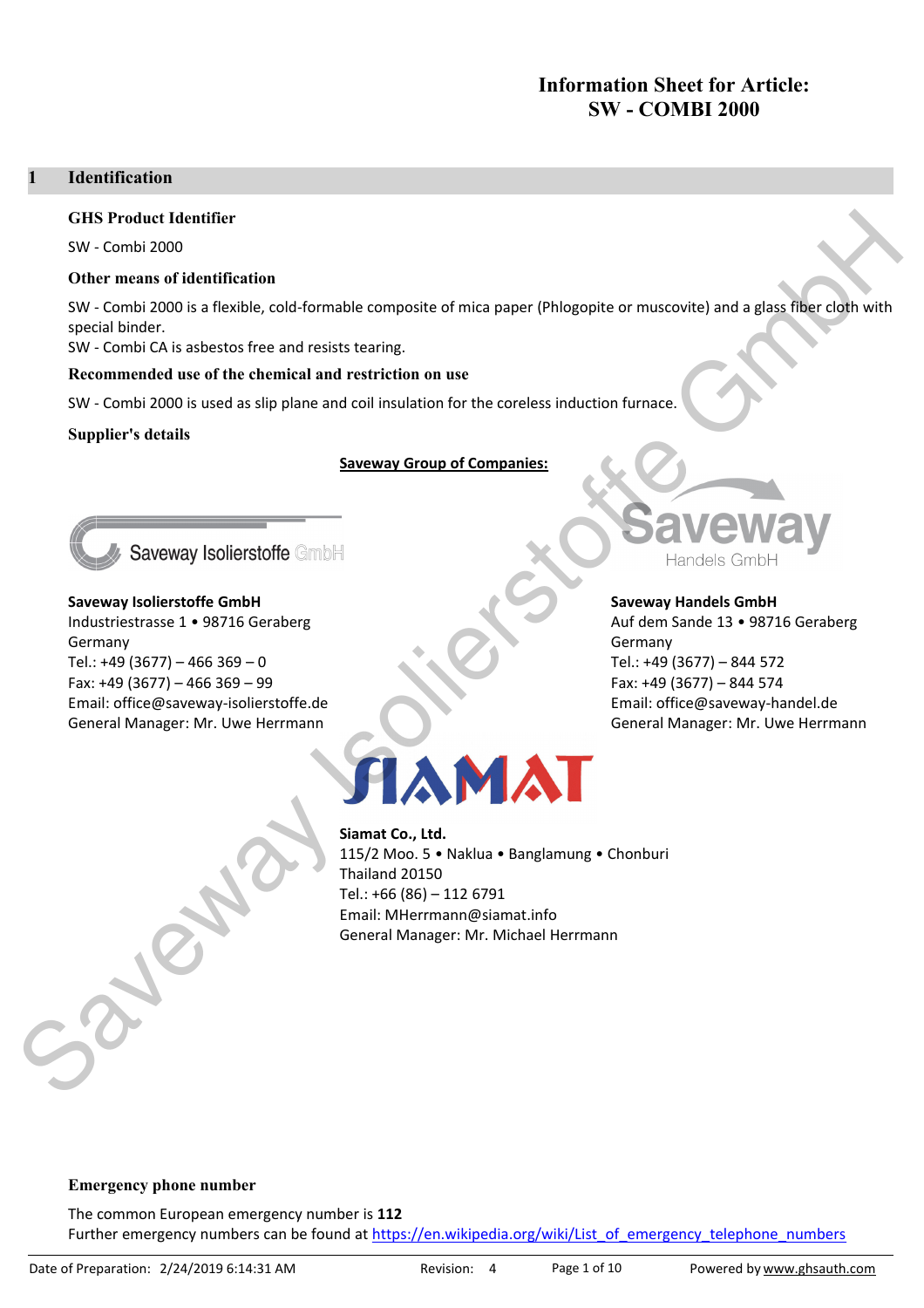### Hazard(s) identification

#### **Classification of the substance or mixture**

The product is not classified.

#### **GHS** label elements

#### Other hazards which do not result in classification

- Temporary irritation (itching) of a purely mechanical nature, affecting skin, eyes and upper respiratory tracts
- Allergies in extremely rare instances
- The formation of non-fibrous dust particles (broken pieces in different size) which can be inhaled (i.e. able to be breathed in the upper respiratory tract) or fibrous particles which are not respirable, in particular processes with high risk of dust generation

The following GHS label elements and hazards are not representative for the final product, they are merely information about its components.

It is the responsibility of the user to assess potential exposure based on processing of the product.

### **Mica-group minerals**



Danger! According to the classification provided by companies to ECHA in CLP notifications this substance causes damage to organs (Lungs) through prolonged or repeated exposure, causes serious eye irritation, may cause respiratory irritation and causes skin irritation.

# **Composition/information on ingredients**

| <b>Description</b>         | <b>CAS Number</b> | <b>EINECS</b><br>Number | $\frac{6}{6}$ | <b>Note</b>                                                                                                                                                                                                                           |
|----------------------------|-------------------|-------------------------|---------------|---------------------------------------------------------------------------------------------------------------------------------------------------------------------------------------------------------------------------------------|
| mica-group minerals        | 12001-26-2        | 215-479-3               | $32.7 - 33.9$ | Muscovite [KAl2(AlSi3O10)(OH)2],<br>Phlogopite [KMg3(AlSi3O10)(OH)2]                                                                                                                                                                  |
| fiber glass fabric / paper | 65997-17-3        | 266-046-0               | $56.8 - 57.3$ | Fiberglass Continuous Filament,<br>produced with continuous E-glass yarns<br>[SiO2 56-62 %, Alkaline earth oxides<br>(CaO, MgO) 16-30 %, Alkaline Oxides<br>(Na2O, K2O) <2 %, Al2O3 11-16 %, B2O3<br>0-10 %, TiO2 0-3 %, Fe2O3 0-1 %] |
| rubber, silicone           | 63394-02-5        |                         | $9.4 - 10.2$  |                                                                                                                                                                                                                                       |
|                            |                   |                         |               |                                                                                                                                                                                                                                       |

#### **First-aid measures**

#### Description of necessary first-aid measures

| <b>P300-Series: Response</b> |                                                                                                  |
|------------------------------|--------------------------------------------------------------------------------------------------|
| P302+P352                    | IF ON SKIN: Wash with plenty of soap and water.                                                  |
| P304+P340                    | IF INHALED: Remove victim to fresh air and Keep at rest in a position comfortable for breathing. |
| P305+P351+P338               | IF IN EYES: Rinse cautiously with water for several minutes.                                     |
|                              | Remove contact lenses, if present and easy to do. Continue rinsing.                              |
| P314                         | Get medical advice/attention if you feel unwell.                                                 |
| P333+P313                    | If skin irritation or a rash occurs: Get medical advice/attention.                               |
| P337+P313                    | If eye irritation persists: Get medical advice/attention.                                        |
| P342+P311                    | If experiencing respiratory symptoms: call a POISON CENTER or doctor/physician.                  |

#### Most important symptoms/effects, acute and delayed

Temporary irritation (itching) of a purely mechanical nature, affecting skin, eyes and upper respiratory tracts

# Indication of immediate medical attention and special treatment needed, if necessary

Unknown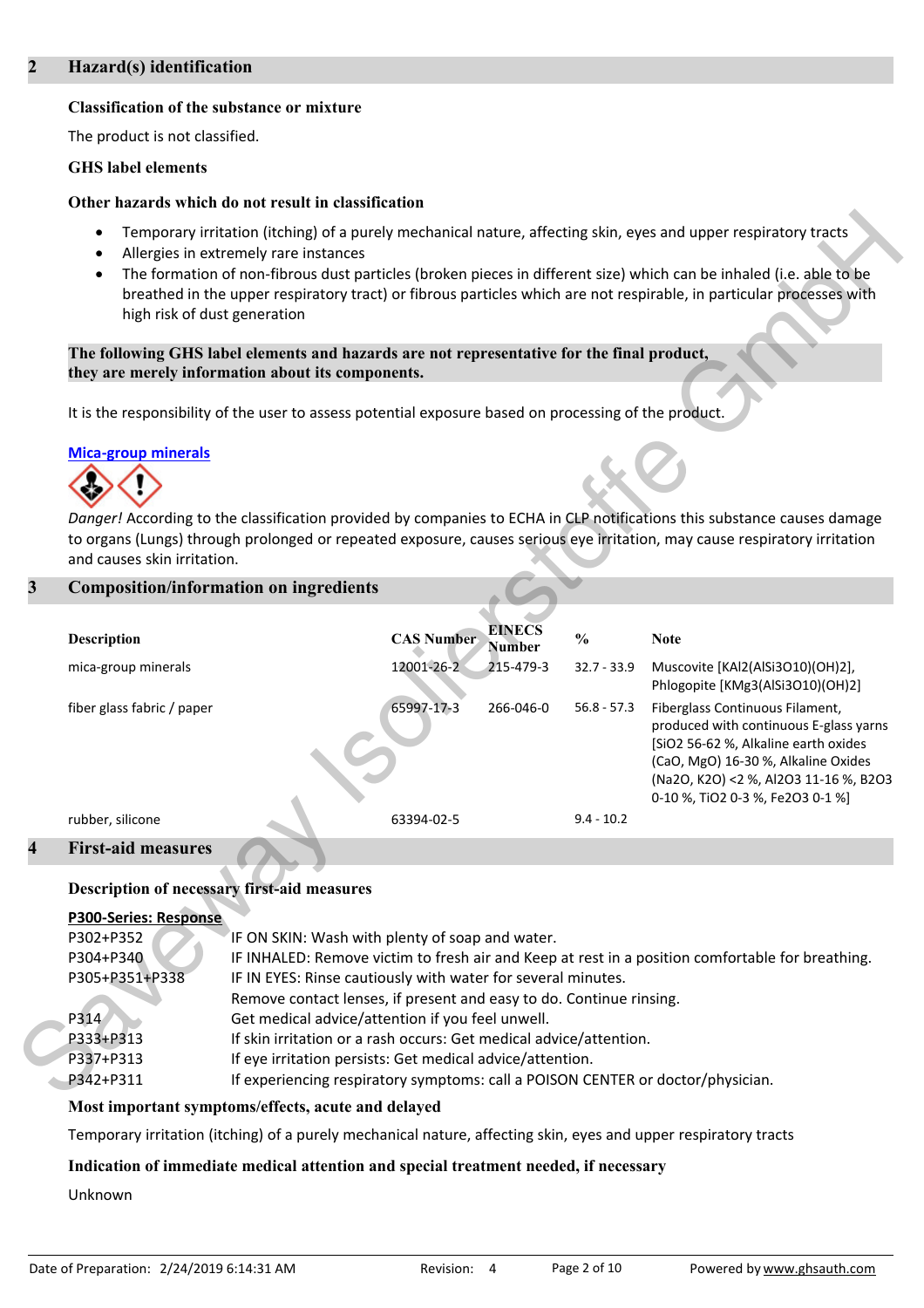#### **Fire-fighting measures**

#### Suitable extinguishing media

#### P300-Series: Response

| P370+P378 | In case of fire: Use $CO2$ , powder or water spray to extinguish. |
|-----------|-------------------------------------------------------------------|
| P373      | DO NOT fight fire when fire reaches explosives.                   |
| P374      | Fight fire with normal precautions from a reasonable distance.    |

#### Specific hazards arising from the chemical

This product is non-combustible but packaging and surrounding materials may be combustible. Use extinguishing agent suitable for surrounding materials.

#### Special protective actions for fire-fighters

#### NFPA 704, Standard System:



#### **Accidental release measures**

### Personal precautions, protective equipment and emergency procedures

Minimize airborne dust. Compressed air or dry sweeping should not be used for cleaning. Provide operators involved in cleaning with dust masks if necessary. See section 8.3 "Individual protection measures".

#### **Environmental precautions**

 $N/A$ 

# Methods and materials for containment and cleaning up

Avoid clean up procedures that could result in dust generation or water pollution. Do not use compressed air for clean up. Frequently clean the work area with HEPA filtered vacuum or wet sweeping to minimize the accumulation of debris. Dispose in closed containers. Dispose of contaminated material as directed.

# **Handling and storage**

# **Precautions for safe handling**

#### **P100-Series: General**

P101 If medical advice is needed, have product container or label at hand. Read label before use. P103

#### **P200-Series: Prevention**

P202 Do not handle until all safety precautions have been read and understood. P280 Wear protective gloves/protective clothing/eye protection/face protection.

# Conditions for safe storage, including any incompatibilities

Conditions to increase the durability not because of safety reasons: The product has to be stored flat, below temperatures of 23 °C and a relative humidity of 75 %. Atmosphere has also to be free of corrosive gases.

#### 8 **Exposure controls/personal protection**

#### **Control parameters**

According to national and local regulations for dust exposure. Hygiene standards and exposure limits may differ from country to country. Check those currently applying in your country and comply with regulations.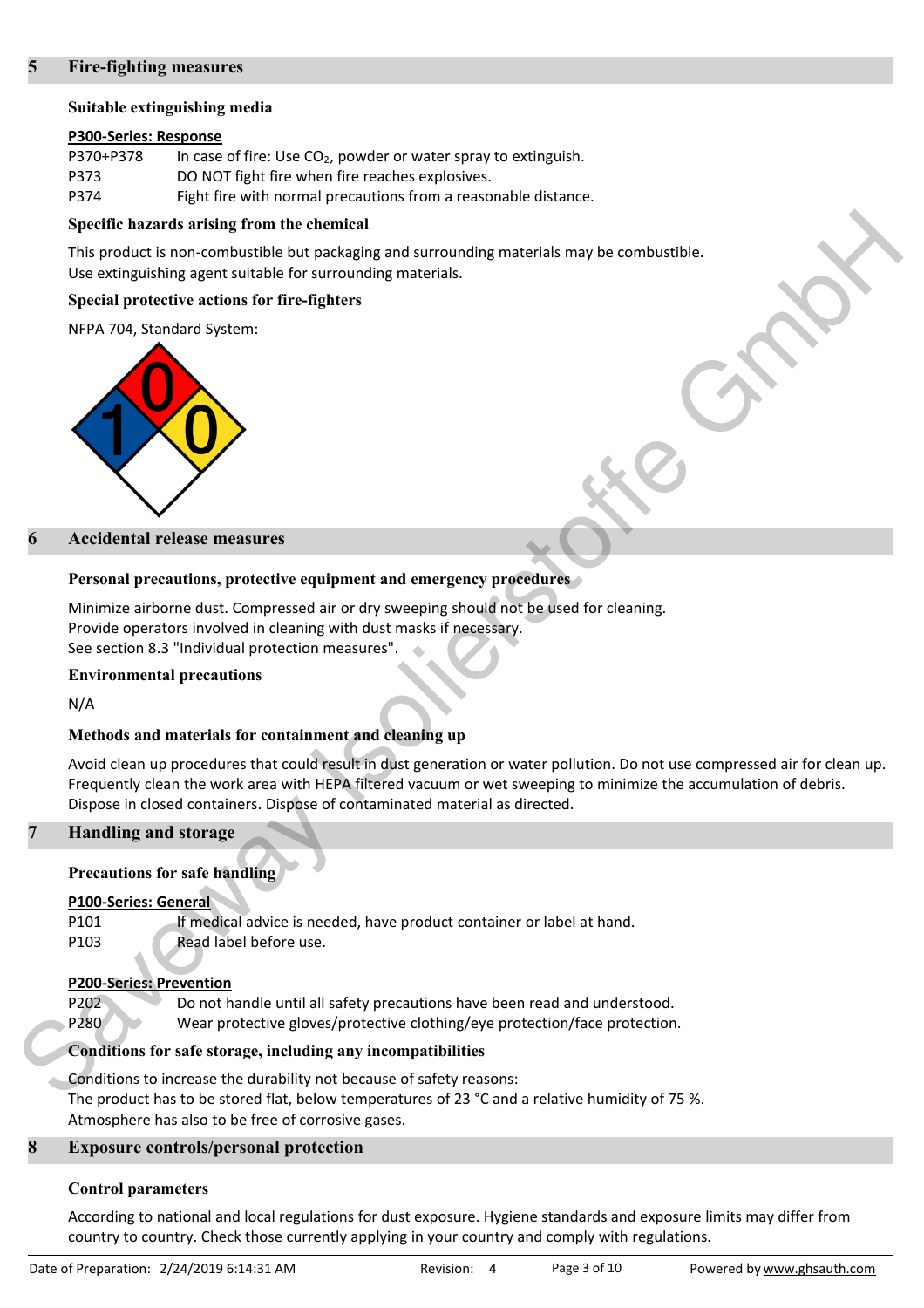In the absence of exposure limits specific to this fiber type, use those applying to glass wool. Examples of exposure limits applying to airborne glass fibers in different countries are given below:

| <b>COUNTRY</b> | <b>EXPOSURE LIMIT*</b> | <b>SOURCE</b>                                                                                                                                                                                 |
|----------------|------------------------|-----------------------------------------------------------------------------------------------------------------------------------------------------------------------------------------------|
| Germany        | $0.2$ F/ml             | Amendments and additions to the notice TRGS 558 / TRGS 910 and TRGS 905                                                                                                                       |
| France         | $0.1$ F/ml             | Decree No. 2007-1539 of 26 October 2007 setting binding occupational exposure<br>limit values for certain chemicals and amending the Labor Code<br>(Second Part: Decrees in Council of State) |
| UK.            | $1.0$ F/ml             | EH40/2005 Workplace exposure limits (Second edition, published 2011)                                                                                                                          |

\* 8-hr time weighted average concentration of airborne respirable fibers measured by the membrane filter method [F/ml]

Updates on OELs can be found on the following websites:

IFA - Technical information Occupational exposure limit values (OELs):

http://www.dguv.de/ifa/fachinfos/occupational-exposure-limit-values/index.jsp

**GESTIS International Limit Values:** 

http://limitvalue.ifa.dguv.de/

### Recommended monitoring programs

WHO-EURO method: Determination of airborne fibre number concentrations; A recommended method, by phase-contrast optical microscope.

Germany recommends to follow the rules according to TRGS 402 and describes in Information DGUV 213-531 and 213-546 applicable sampling methods and analytical methods.

France has a monitoring program in accordance with the test method reference number XP X43-269 of March 2002, which is used for verifying compliance with the OEL of 0.1 f / ml.

The UK follow MDHS 59 specific for MMVF: "Man-made mineral fibre - Airborne number concentration by phase-contrast light microscopy" and MDHS 14/3 "General methods for sampling and gravimetric analysis of respirable and inhalable dust."

# Appropriate engineering controls

Use engineering controls such as local exhaust ventilation, point of generation dust collection, down draft work stations, emission controlling tool designs, and materials handling equipment designed to minimize airborne fiber emissions.

Review your applications in order to identify potential sources of dust exposure. If necessary, conduct personal air monitoring.

# **Individual protection measures**



#### **P200-Series: Prevention**

P272

- P202 Do not handle until all safety precautions have been read and understood.
- Avoid breathing dust/fume/gas/mist/vapours/spray. P261
- P264 Wash hands and body thoroughly after handling.
- P270 Do not eat, drink or smoke when using this product.
	- Contaminated work clothing should not be allowed out of the workplace.
- P280 Wear protective gloves/protective clothing/eye protection/face protection.

#### Workers should be informed on:

- the applications involving fiber-containing products;
- the requirements regarding smoking, eating and drinking at the workplace;
- the requirements for protective equipment and clothing.

# Workers should be trained on:

- the good working practices to limit dust emission;
- the proper use of protective equipment.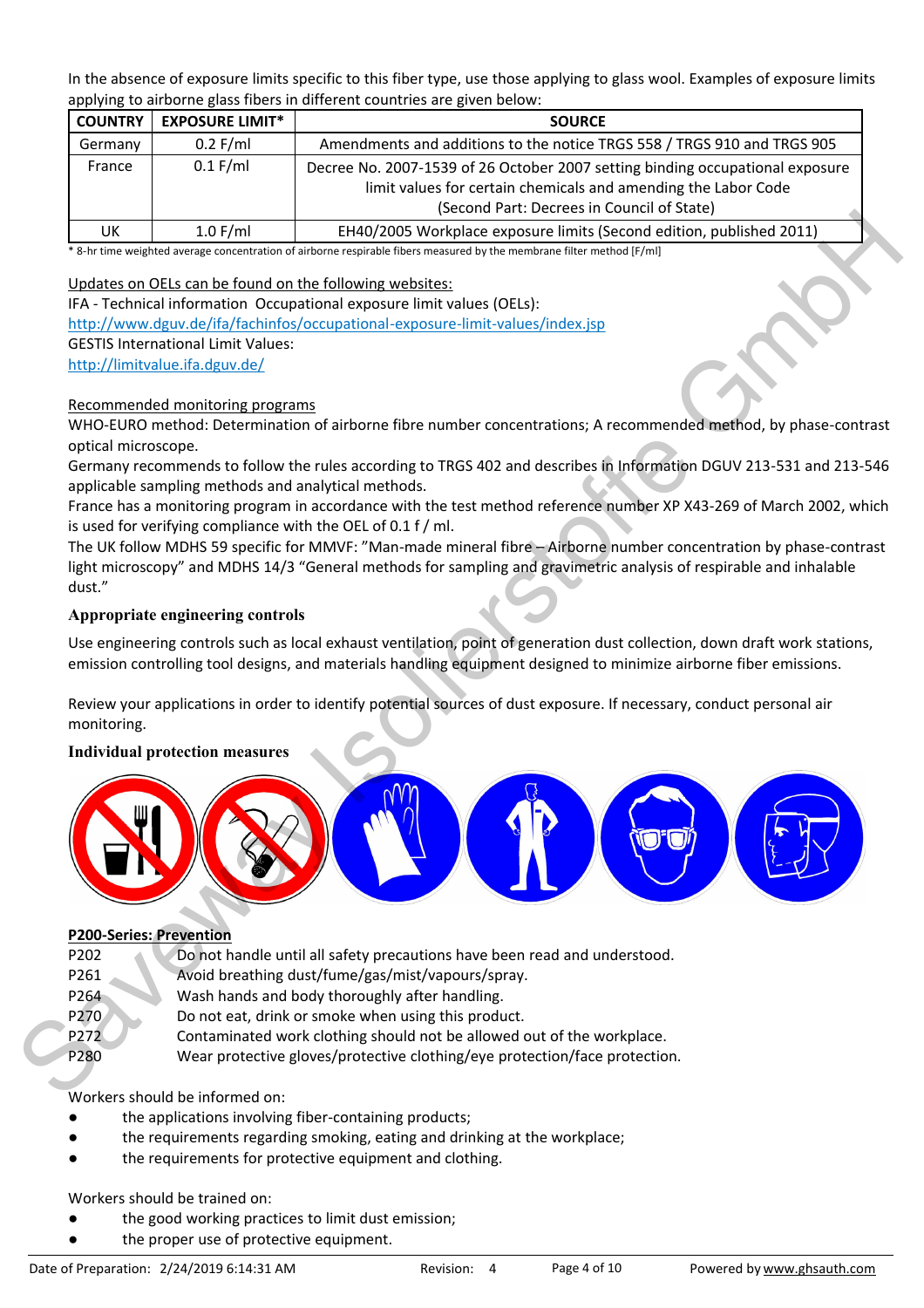# After-Service Removal:

During removal operations, the use of a full face respirator is recommended to reduce inhalation exposure along with eye & respiratory tract irritation. A specific evaluation of workplace hazards and the identification of appropriaterespiratory protection is best performed, on a case by case basis, by a qualified industrial hygiene professional.

# **Respiratory Protection / US**

When engineering and/or administrative controls are insufficient to maintain workplace concentrations below the applicable level, the use of appropriate respiratory protection, pursuant to the requirements of OSHA Standards 29 CFR 1910.134 and 29 CFR 1926.103, is recommended. A NIOSH certified respirator with a filter efficiency of at least 95% should be used. The 95% filter efficiency recommendation is based on NIOSH respirator selection logic sequence for exposure to particulates. Selection of filter efficiency (i.e. 95%, 99% or 99.97%) depends on how much filter leakage can be accepted and the concentration of airborne contaminants. Other factors to consider are the NIOSH filter series N, R or P. (N) Not resistant to oil, (R) Resistant to oil and (P) oil Proof. These recommendations are not designed to limit informed choices, provided that respiratory protection decisions comply with 29 CFR 1910.134.

#### **Respiratory Protection / EU**

For dust concentrations below the exposure limit, respiratory protection is not required but FFP2 masks may be used on a voluntary basis. For short term operations with limited excursions above the exposure limit use FFP2 masks. In case of higher concentrations, please contact your supplier for advice.

### Respiratory Protection / Australia

A Class P2 respirator provides the necessary protection factor for this task.

However, in some circumstances where excessive levels of dust are created, the limitations of filter loading capacity and facial seal may necessitate the use of:

- · a full (P3) cartridge respirator, or
- a full (P3) powered air-purifying respirator or
- a full faced, positive pressure demand airline respirator.

All respiratory protective devices should comply with AS/NZS1715 and AS/NZS1716.

# **Physical and chemical properties**

#### **Physical and chemical properties**

| Parameter                                    | Value                           | Method           | Note                     |
|----------------------------------------------|---------------------------------|------------------|--------------------------|
| Appearance                                   | semi-solid, wound on roll       |                  | color irrelevant         |
| Odour                                        | characteristic                  |                  |                          |
| Odour threshold                              |                                 |                  | N/A                      |
| рH                                           |                                 | <b>DIN 19268</b> | N/A                      |
| Melting point/freezing point                 | $>1330^{\circ}$ C               |                  |                          |
| Initial boiling point and boiling range      |                                 |                  | N/A                      |
| Flash point                                  |                                 | ISO 1523         | <b>ND</b>                |
| Evaporation rate                             |                                 |                  | <b>ND</b>                |
| Flammability (solid, gas)                    |                                 |                  | <b>ND</b>                |
| Upper/lower flammability or explosive limits |                                 |                  | <b>ND</b>                |
| Vapour pressure                              |                                 |                  | <b>ND</b>                |
| Vapour density                               |                                 |                  | $ND (air = 1)$           |
| <b>Relative density</b>                      | $\approx$ 1.4 g/cm <sup>3</sup> | ISO 2811-1       | water = $1(20^{\circ}C)$ |
| Solubility(ies)                              | not soluble in water            |                  |                          |
| Partition coefficient: n-octanol/water       |                                 |                  | <b>ND</b>                |
| Auto-ignition temperature                    |                                 |                  | N/A                      |
| Decomposition temperature                    | > 300 - 350 °C (at air)         |                  | literature value         |
| Viscosity                                    |                                 | ISO 1523         | <b>ND</b>                |
| <b>Explosive properties</b>                  |                                 |                  | N/A                      |
| Oxidising properties                         |                                 |                  | N/A                      |
| $N/A$ = not applicable                       | $ND = not determined$           |                  |                          |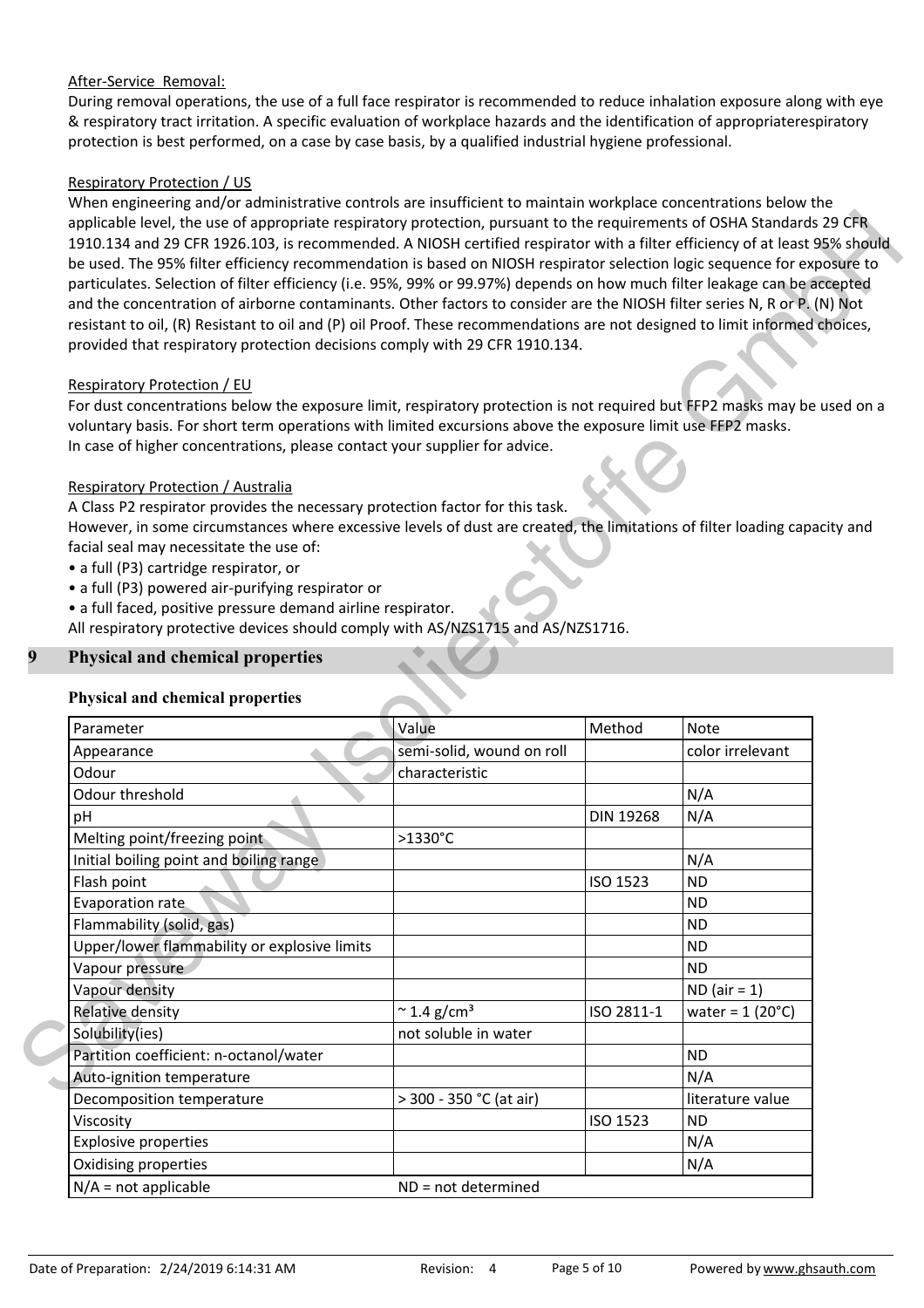#### **Stability and reactivity** 10

#### Reactivity

Unknown

#### **Chemical stability**

Chemically inert

#### **Possibility of hazardous reactions**

No dangerous reactions are expected when used as intended.

#### **Conditions to avoid**

See section 7.2 "Conditions for safe storage, including any incompatibilities".

#### **Incompatible materials**

Unknown

#### **Hazardous decomposition products**

Unknown

#### 11 **Toxicological information**

#### **Toxicological (health) effects**

Acute toxicity - oral The product is not classified.

Acute toxicity - dermal The product is not classified.

Acute toxicity - inhalation The product is not classified.

Skin corrosion / irritation The product is not classified. Mica-group minerals cause skin irritation. Skin Irrit. 2

Serious eye damage / eye irritation The product is not classified. Mica-group minerals cause serious eye irritation. Eye Irrit. 2

**Respiratory sensitisation** The product is not classified.

Skin sensitisation The product is not classified.

**Aspiration hazard** The product is not classified.

Reproductive toxicity The product is not classified.

Effects on or via lactation The product is not classified.

Germ cell mutagenicity The product is not classified.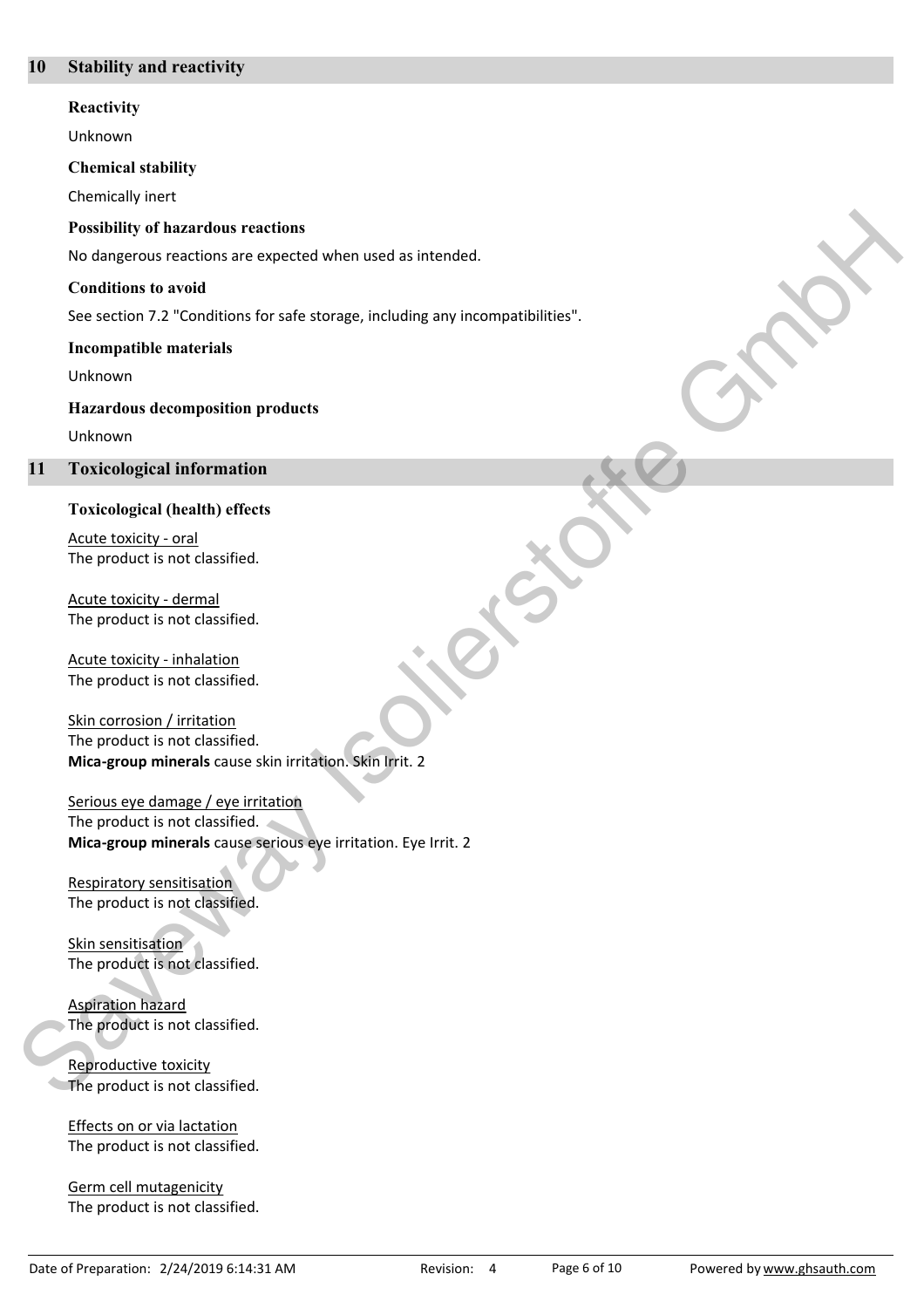Carcinogenesis The product is not classified.

Specific target organ toxicity - single The product is not classified. Mica-group minerals may cause respiratory irritation. STOT SE 3 (Respiratory tract)

Specific target organ toxicity - repeated

The product is not classified.

Mica-group minerals cause damage to organs through prolonged or repeated exposure. STOT RE 1 (Lungs)

#### Information on the likely routes of exposure

See section 11.1 "Toxicological (health) effects".

### Symptoms related to the physical, chemical and toxicological characteristics

See section 11.1 "Toxicological (health) effects".

### Delayed and immediate effects and also chronic effects from short and long term exposure

See section 11.1 "Toxicological (health) effects".

### Numerical measures of toxicity (such as acute toxicity estimates)

Unknown

**Interactive effects** 

Unknown

### Where specific chemical data are not available

Unknown

### **Mixtures**

Unknown

#### Mixture versus ingredient information

Unknown

#### **Other information**

Unknown

#### $12<sub>1</sub>$ **Ecological information**

#### **Toxicity**

Hazardous to the aquatic environment (acute / short-term) The product is not classified.

Hazardous to the aquatic environment (long-term) The product is not classified.

### Hazardous to the ozone layer The product is not classified.

# Persistence and degradability

The product is not biodegradable.

# **Bioaccumulative potential**

Unknown

#### **Mobility** in soil

No mobility in soil.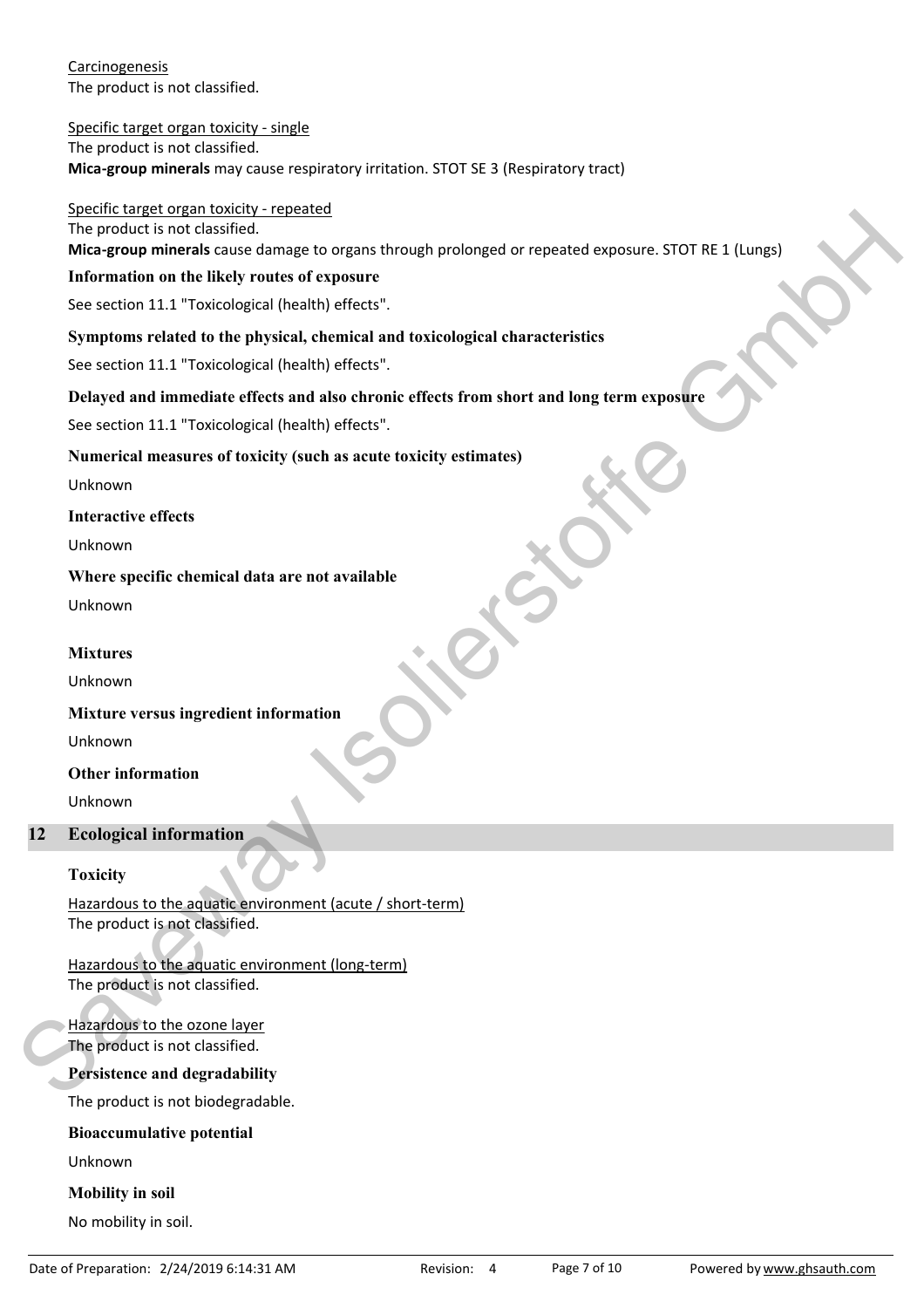#### Other adverse effects

No known significant effects or critical hazards.

#### 13 **Disposal considerations**

#### **Disposal methods**

#### **Waste Management**

To prevent waste materials from becoming airborne during waste storage, transportation and disposal, a covered container or plastic bagging is recommended.

**Special Precautions** Unknown

**International Regulations:** Check local, regional, state or provincial regulations to identify all applicable disposal requirements.

**EU Regulations:** 

Waste from this product is not classified as "hazardous" or "special" under European Union regulations. Disposal is permitted at landfills licensed for industrial waste. **Waste Classifications:** 04 02 09 wastes from composite materials (impregnated textile, elastomer, plastomer 07 02 13 waste plastic 16 11 04 other linings and refractories from metallurgical processes

#### **Transport information** 14

### **IIN Number**

 $N/A$ 

**UN Proper Shipping Name** 

 $N/A$ 

**Transport hazard class(es)** 

The product is not classified.

Packing group, if applicable

 $N/A$ 

**Environmental hazards** 

 $N/A$ 

**Special precautions for user** 

 $N/A$ 

Transport in bulk according to Annex II of MARPOL 73/78 and the IBC Code

 $N/A$ 

#### **Regulatory information** 15

# Safety, health and environmental regulations specific for the product in question

**Transport Regulations:** 

ADR 2019 - European Agreement concerning the International Carriage of Dangerous Goods by Road from 1 January 2019 ADN 2019 - European Agreement concerning the International Carriage of Dangerous Goods by Inland Waterways from 1 January 2019 IMDG-Code - International Maritime Dangerous Goods Code 2016 inkl. Amdt. 38-16 from 08 April 2016 RID 2017 - Regulations concerning the International Transport of Dangerous Goods by Rail from 1 January 2017 ICAO-TI - Technical Instructions for the Safe Transport of Dangerous Goods by Air from 21 June 2017

IATA-DGR - Dangerous Goods Regulations Date of Preparation: 2/24/2019 6:14:31 AM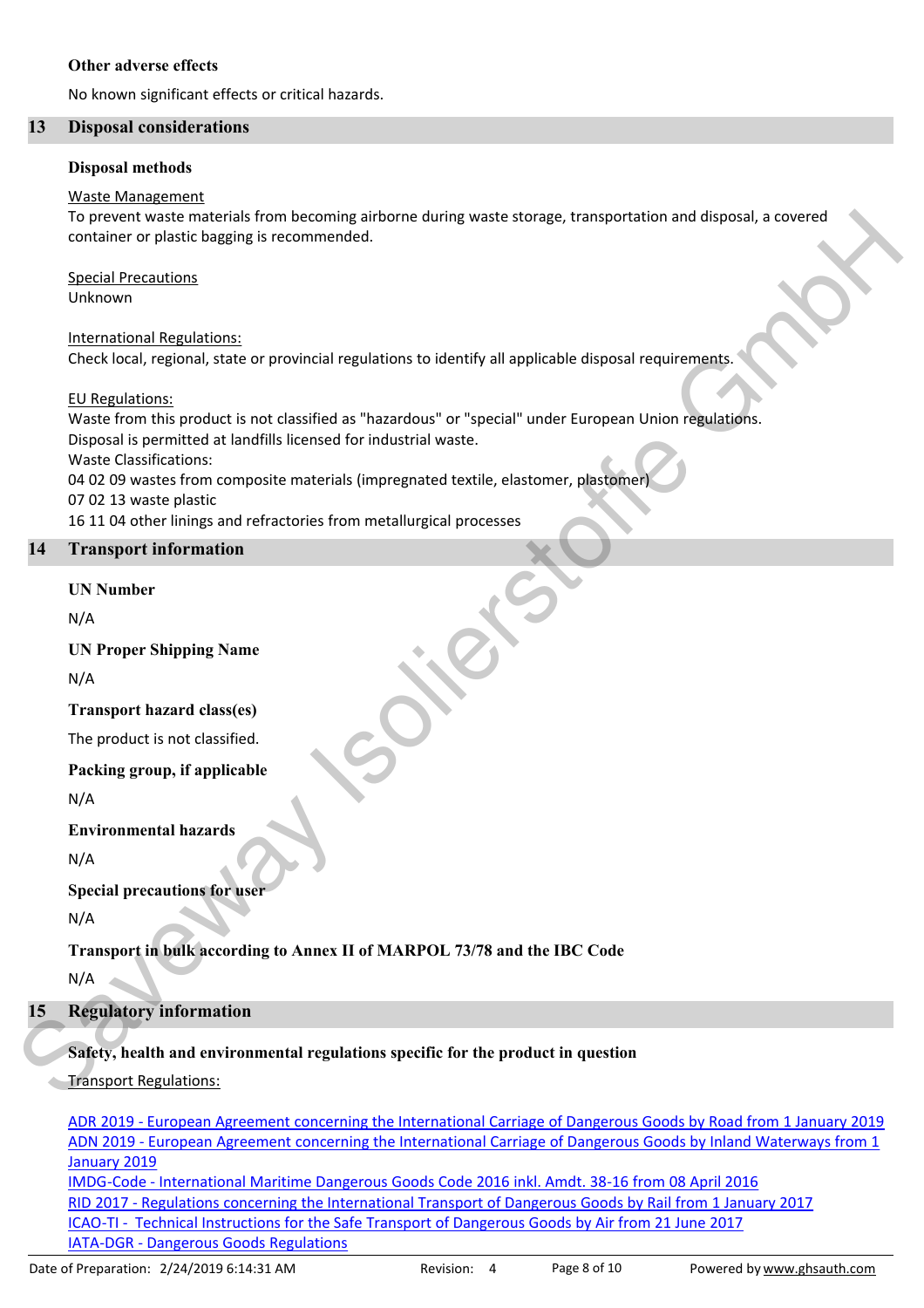#### **US Regulations:**

# U.S. Code of Federal Regulations (CFR). Title 40: Protection of Environment

**EU Regulations:** 

**EXPOSURE Legislation to Carcinogens or Mutagens REACH Legislation CLP Legislation RoHS Legislation Waste Legislation** 

### **National Regulations (Germany):**

Technische Regeln für Gefahrstoffe (TRGS)

Verordnung über Anlagen zum Umgang mit wassergefährdenden Stoffen (AwSV) vom 18. April 2017 Verordnung zum Schutz vor Gefahrstoffen (Gefahrstoffverordnung - GefStoffV) vom 29. März 2017 Gesetz zur Ordnung des Wasserhaushalts (Wasserhaushaltsgesetz - WHG) vom 18. Juli 2017 Verordnung zur Sanktionsbewehrung gemeinschafts oder unionsrechtlicher Verordnungen auf dem Gebiet der Chemikaliensicherheit (Chemikalien-Sanktionsverordnung -ChemSanktionsV) vom 10. Mai 2016

#### 16 **Other information**

#### **Other information**

# Ahhrewistions

| ,,,,,,,,,,,,,,,, |                                                                                                     |
|------------------|-----------------------------------------------------------------------------------------------------|
| <b>ADN</b>       | European Agreement concerning the International Carriage of Dangerous Goods by Inland Waterways     |
| <b>ADR</b>       | European Agreement concerning the International Carriage of Dangerous Goods by Road                 |
| AwSV             | Ordinance on facilities for the handling of substances hazardous to water                           |
| AS/NZS           | <b>Standards Australia</b>                                                                          |
| CAS              | <b>Chemical Abstracts Service</b>                                                                   |
| <b>CFR</b>       | Code of Federal Regulations                                                                         |
| <b>CLP</b>       | Classification, Labelling and Packaging                                                             |
|                  | Regulation (EC) No 1272/2008                                                                        |
| <b>CND</b>       | Content not determined                                                                              |
| <b>DGUV</b>      | <b>German Social Accident Insurance</b>                                                             |
| <b>DIN</b>       | Standard of the German Institute for Standardization                                                |
| <b>ECHA</b>      | <b>European Chemicals Agency</b>                                                                    |
| EH               | <b>Environmental Hygiene</b>                                                                        |
| <b>EINECS</b>    | European INventory of Existing Commercial chemical Substances                                       |
| EN               | <b>European Standard</b>                                                                            |
|                  | <b>European Union</b>                                                                               |
|                  | Hazardous Substances Ordinance                                                                      |
|                  | International limit values for chemical agents                                                      |
|                  | <b>Globally Harmonised System</b>                                                                   |
| IATA-DGR         | International Air Transport Association - Dangerous Goods Regulations                               |
|                  | Intermediate Bulk Container                                                                         |
| <b>ICAO-TI</b>   | International Civil Aviation Organization - Technical Instructions                                  |
| <b>IFA</b>       | Institute for Occupational Safety of the German Social Accident Insurance                           |
|                  | International Maritime Dangerous Goods Code                                                         |
| <b>ISO</b>       | Standard of the International Organization for Standardization                                      |
| <b>MARPOL</b>    | Maritime Pollution Convention / International Convention for the Prevention of Pollution from Ships |
| <b>MDHS</b>      | Methods for the Determination of Hazardous Substances                                               |
| <b>MFS</b>       | <b>Minimum Functional Standards</b>                                                                 |
| <b>MMVF</b>      | Man-Made Vitreous Fibers                                                                            |
| <b>MSDS</b>      | Material Safety Data Sheet                                                                          |
| <b>NFPA</b>      | <b>National Fire Protection Association</b>                                                         |
|                  | EU<br>GefStoffV<br><b>GESTIS</b><br><b>GHS</b><br><b>IBC</b><br><b>IMDG-Code</b>                    |